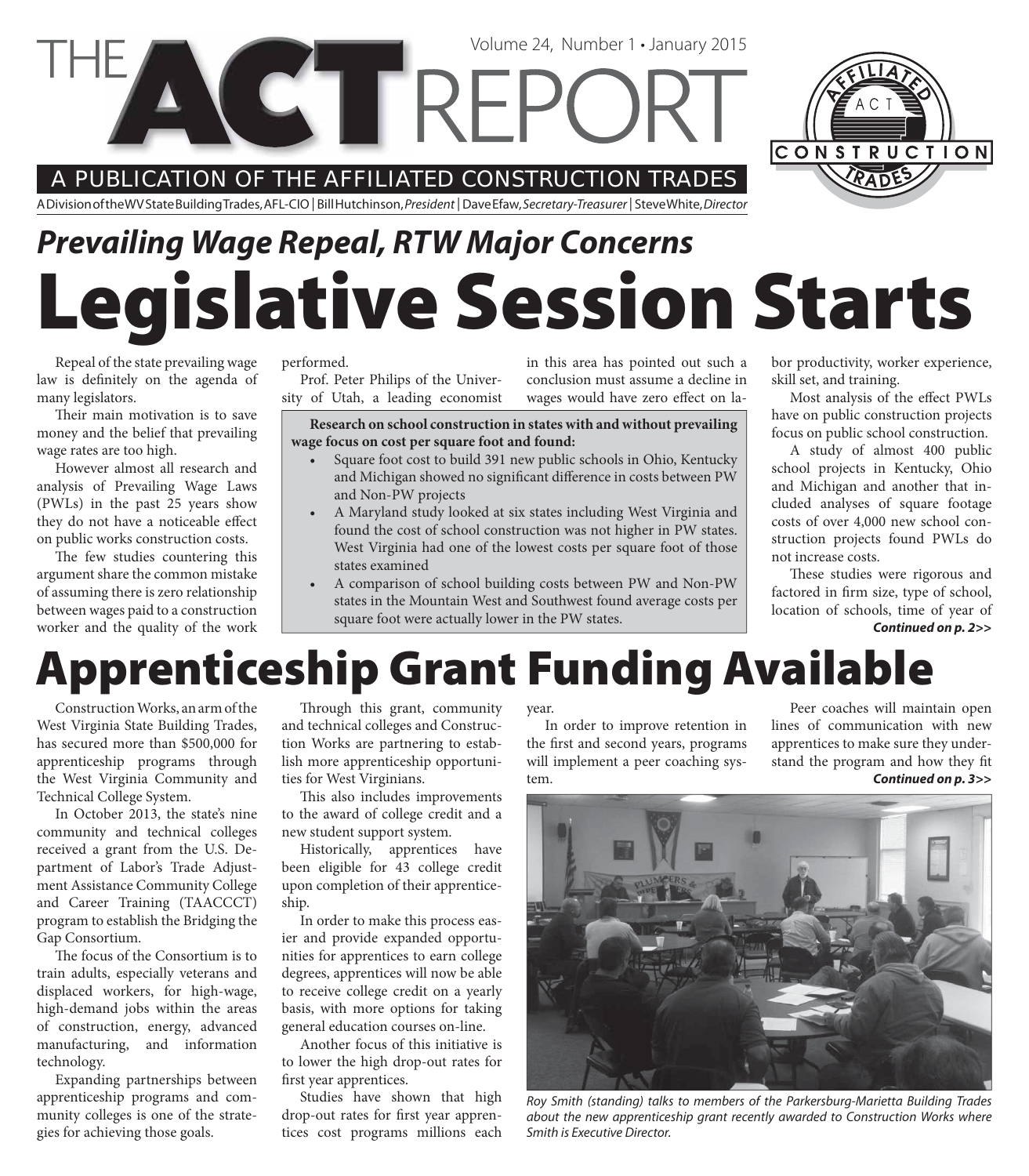### **Contractors Concerned Prevailing Wage Changes Would Hurt Local Businesses** *Associations Start Letter Campaign*

Dozens of area contractors have sent letters to their legislator urging caution about reported changes or repeal of the state prevailing wage law.

The effort is being led by a number of contractor associations and has included many regions of the state and bordering areas.

Many are quick to point out the value their companies bring to consumers and that claims to great savings without prevailing wage are unrealistic.

Rather than save taxpayers money, repeal of the law will cost tax payers in lost local taxes and wages wrote K.T. Carfagna, President & CEO of Wheeling based Jarvis, Downing &

Emch Inc.

"A recent study in Missouri shows that eliminating the prevailing wage law in that state would cost more than \$300 million per year," wrote Carfagna in the January 11 Wheeling paper.

Similarly in the Charleston area an interior systems contractor wrote to the papers after reading about proposed changes to the law.

"If the law is repealed many local businesses like mine will face unfair competition from companies outside of our region," wrote Glenn Jeffries in a December letter to the Charleston Daily Mail. Jeffries is President of Cornerstone Interiors in Putnam County.

Dozens of contractors are writing to their legislators with similar messages.

"We've seen letters from all sorts of contractors who are upset that local companies will lose business, jobs will be lost and our economy hurt because legislators don't understand the construction industry," said Tom Cerra, Executive Director of the Ohio Valley Construction Employers Council.

Cerra is joined by other association leaders in an effort to better educate legislators about the prevailing law and its value.

In writing to senate leaders Clint Suggs, Executive Director of the Parkersburg-Marietta Contractors Association emphasized the value contractors bring when they use local highly skilled workers who are safety and drug tested.

"We as employers are able to offer taxpayers the best there is in modern construction which is safety, quality, productivity and professional skill," wrote Suggs.

Dozens of contractors from the heavy and highway sector have also been active according to Mary Prim, Executive Director of the Constructors' Labor Council.

"Our members are reaching out to legislators to find ways we can work together and fund more infrastructure, cutting prevailing wage only hurts our budgets" said Prim.

### **Dr. Stephen J. Kopp of Marshall Will Be Missed**



Dr. Stephen J. Kopp speaks at the Tri-State Building and Construction Trades Council's annual Christmas Breakfast in Ashland, Kentucky on December 12, just a few days before he died unexpectedly.

Kopp had been President of Marshall University since 2005 and overseen more than \$300 million in new buildings and renovations, all of which used local union construction labor.

"Dr. Kopp was a great friend to labor and a visionary for our community," said Mark Johnson, Business Manager of the Council. "He will be greatly missed."



## *Legislative Session*

#### *Continued from Page 1*

construction, regional effects and business cycles.

Prevailing Wage opponents predict great savings but fail to document any.

Other studies show the devastating impact repeal of PWLs can have on a state's economy. In Missouri a

2004 economic impact analysis of a proposed state PWL repeal found it would result in a loss to the state of more than \$317 million each year, made up of \$294 annual lost wages, over \$6 million in lost sales tax collections and at least \$18 million in lost income tax revenue.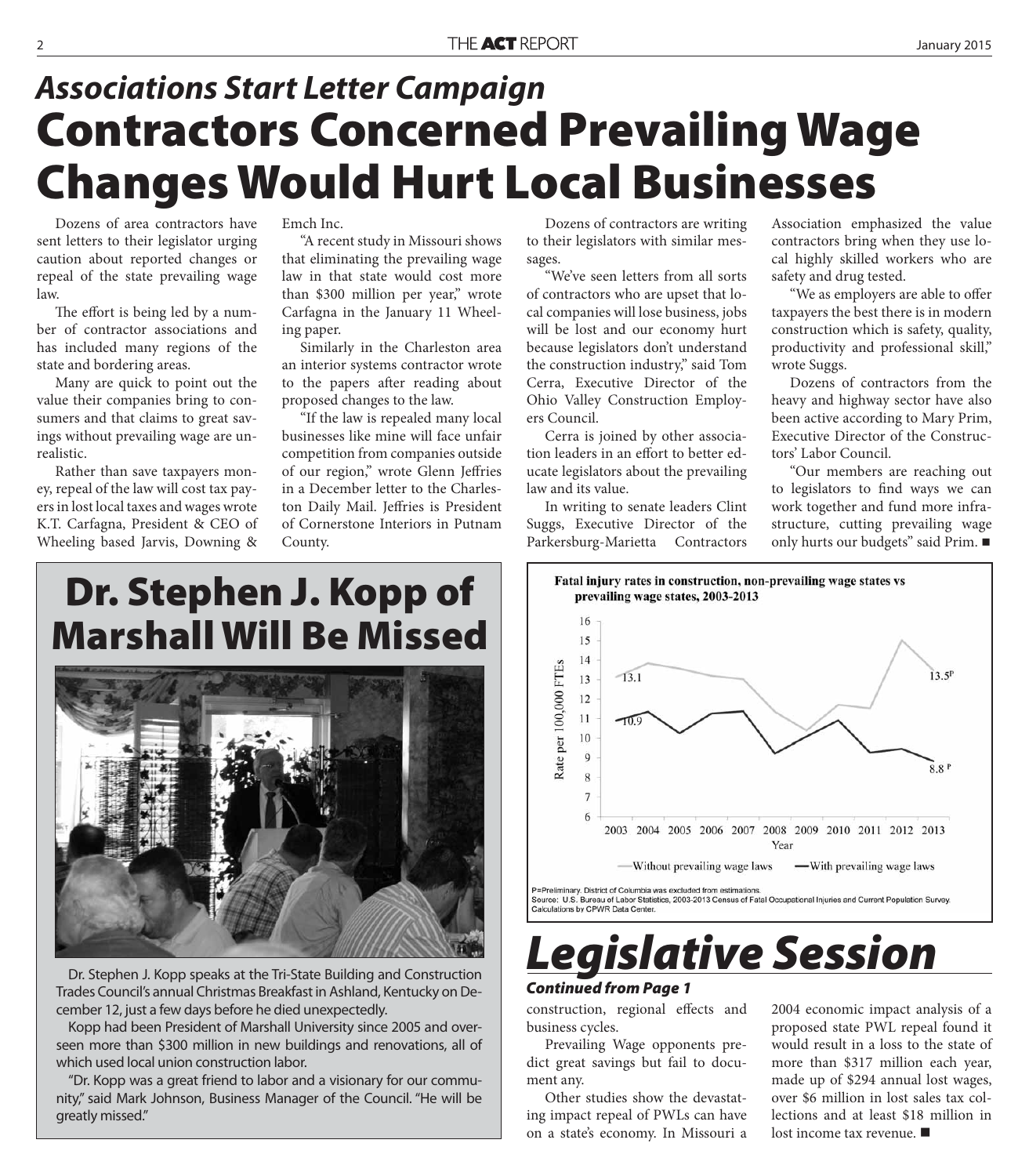With a new majority in the state legislature it is certain legislation called 'Right-to-Work' will be debated and perhaps passed.

The law would prevent unions from collecting dues while still requiring them to provide services to all workers covered by an agreement.

Proponents claim passage of the law will increase jobs because companies looking to locate will be more interested. Opponents say no companies have promised to come if the law changes.

They also say it is unfair to allow individuals to get the benefits of a union without paying for it.

While the controversy is sure to be a topic of much debate it is unclear how hard a battle will be waged.

"We are preparing for the worst," said State AFL-CIO President Kenny Perdue.

"With the many real problems we have in our state we hope we can convince enough legislators that the socalled Right-to-Work direction is not worth the effort."

Perdue points to numerous studies that show states without RTW laws have a better paid workforce, a safer workplace, and an overall higher standard of living.

Indiana and Michigan both have had the law passed in recent years. The success of these efforts is being linked by some to a right-wing think tank called ALEC.

"The biggest businesses are clearly out to eliminate unions because they represent the only voice for workers," said Perdue. "We are mobilizing our members as we always have, this will be a very tough fight."

### **Trades Ring Bells**



Members of IBEW 466 Charleston were among many from the crafts who rang bells for the Salvation Army this holiday season. This crew was at the Charleston Town Center Mall on a Saturday (from left) Chris and Susie Samples, apprentice Tara Turley and her two daughters, and Joe and Jason Samples.

## **History of Prevailing Wage Laws**

In the 1920s, many States passed laws requiring contractors on public projects to pay workers the prevailing wage in that State as a way of reducing the prospect that contractors with underpaid workers, often outof-State contractors importing lowwage workers from the South, would secure contracts.

Congressman Robert L. Bacon, a Republican who represented Long Island introduced a bill in the U.S. House of Representatives in 1927 to require payment of prevailing wages on Federal projects.

He did so in reaction to a contract won to build a new Veterans' hospital in New York by an Alabama contractor, aided by importation of low wage workers from the South.

He said of the workers on the hospital project, "They were herded onto this job, they were housed in shacks, they were paid a very low wage, and . . . it seems to me that the federal government should not engage in construction work in any state and undermine the labor conditions and the labor wages paid in that state."

Bacon considered his proposal a matter of fairness.

He wanted to give local contractors and labor a "fair break" in getting government contracts:

"If the local contractor is successful in obtaining the bid, it means that local labor will be employed because that local contractor is going to continue in business in that community after the work is done.

If an outside contractor gets the

contract, and there is no discrimination against the honest contractor, it means that he will have to pay the prevailing wages, just like the local contractor."

The bill did not pass, but Congressman Bacon would introduce variations of the bill in succeeding years.

Congressman Bacon partnered with Senator James J. Davis, a Republican from Pennsylvania who had served as Secretary of Labor under Presidents Harding, Coolidge, and Hoover (1921-1930).

They introduced the bill that would be known as the Davis-Bacon Act. Senator Davis explained that "the least the Federal Government can do is comply with the local standards of wages and labor prevailing in the locality where the building construction is to take place."

He and Congressman Bacon argued their bill was fair to workers because their wages would not have to be slashed so their contractors could compete against those willing to employ cheap labor.

The House and Senate passed the bill as introduced.

Republican President Hoover signed the Davis-Bacon Act on March 31, 1931 requiring payment of prevailing wages on projects awarded by the Federal Government.

State prevailing wage laws became known as little Davis-Bacon Acts. West Virginia created their law in 1933. Today 32 states have a prevailing wage law.

*Apprenticeship Fund Continued from Page 1*

into the construction industry. Peer coaches will also reach out to struggling students and offer tutoring services and information about additional support.

"The recent downturn in the economy has hurt many apprenticeship programs and we hope these funds will help them offer more opportunities," said Construction Works Director Sheryl Johnson.

Participation in this program is voluntary. Construction Works will assist with reporting and documentation requirements.

Programs interested in participating should contact Sheryl Johnson at 304-346-7745, extension 117.